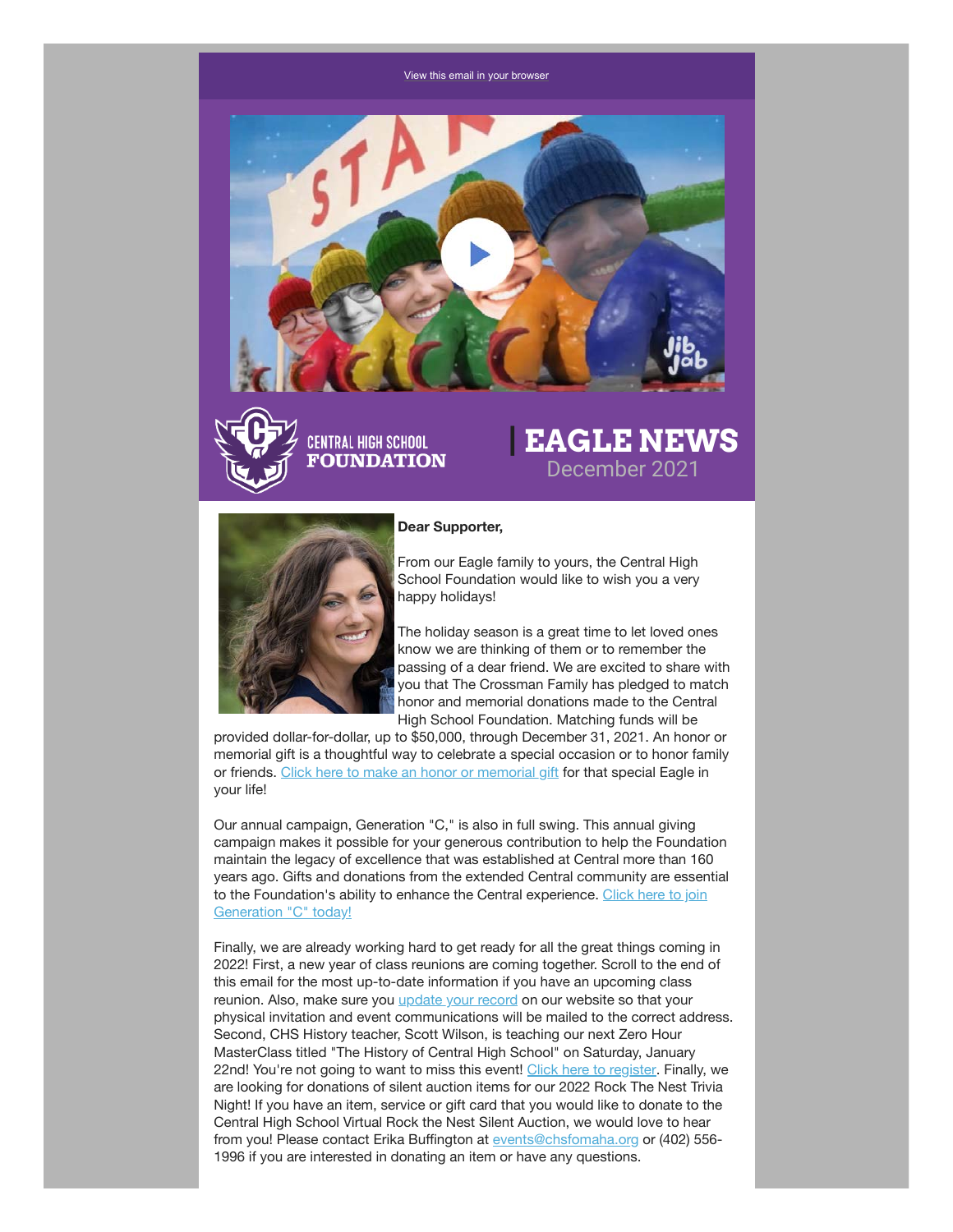Thank you for helping perpetuate 160 years - and counting - of tradition and excellence!

#### **Once an Eagle, Always an Eagle!**

Michele Roberts

Michell Roberts

Executive Director

### **Matching Donation of \$50,000 Makes Your Honor and Memorial Gift Go Far this Holiday!**



the holiday of the closing of 2021 is upon us, and the holiday  $\frac{1}{2}$  the closing of 2021 is upon us, and the holiday  $\frac{1}{2}$  the decay of  $\frac{1}{2}$  the decay of  $\frac{1}{2}$  the passing of a dear friend. We are excited season is a great time to let loved ones know we are thinking of them or to remember the passing of a dear friend. **We are excited to share with you that The Crossman Family has pledged to match honor and memorial donations made to the Central High School Foundation. Matching funds will be provided dollar-for-dollar, up to \$50,000, through December 31, 2021.**

An honor or memorial gift is a thoughtful way to celebrate a special occasion or to honor family or friends. The Central High School Foundation's Honor and Memorial Gift Program allows you to recognize individuals, couples, groups, special occasions such as birthdays or anniversaries, or someone's passing. When you make a memorial gift, a personalized card and acknowledgment is sent to the individual or family being honored. You will also receive a letter acknowledging your gift and the gift amount will appear on your donor acknowledgement letter for tax purposes.

#### **Eagle Swag Makes the Perfect Holiday Gift! Get Yours Today!**

Would your Eagle love some new Central gear? The Central High School Alumni Association has new items in its Alumni Store such as new "old school" t-shirts and sweatshirts that are available in limited quantities at a great price. You can even get a commemorative Central Style Book! Your store purchases support the Alumni Association's projects and activities and generally keeping Central Central!

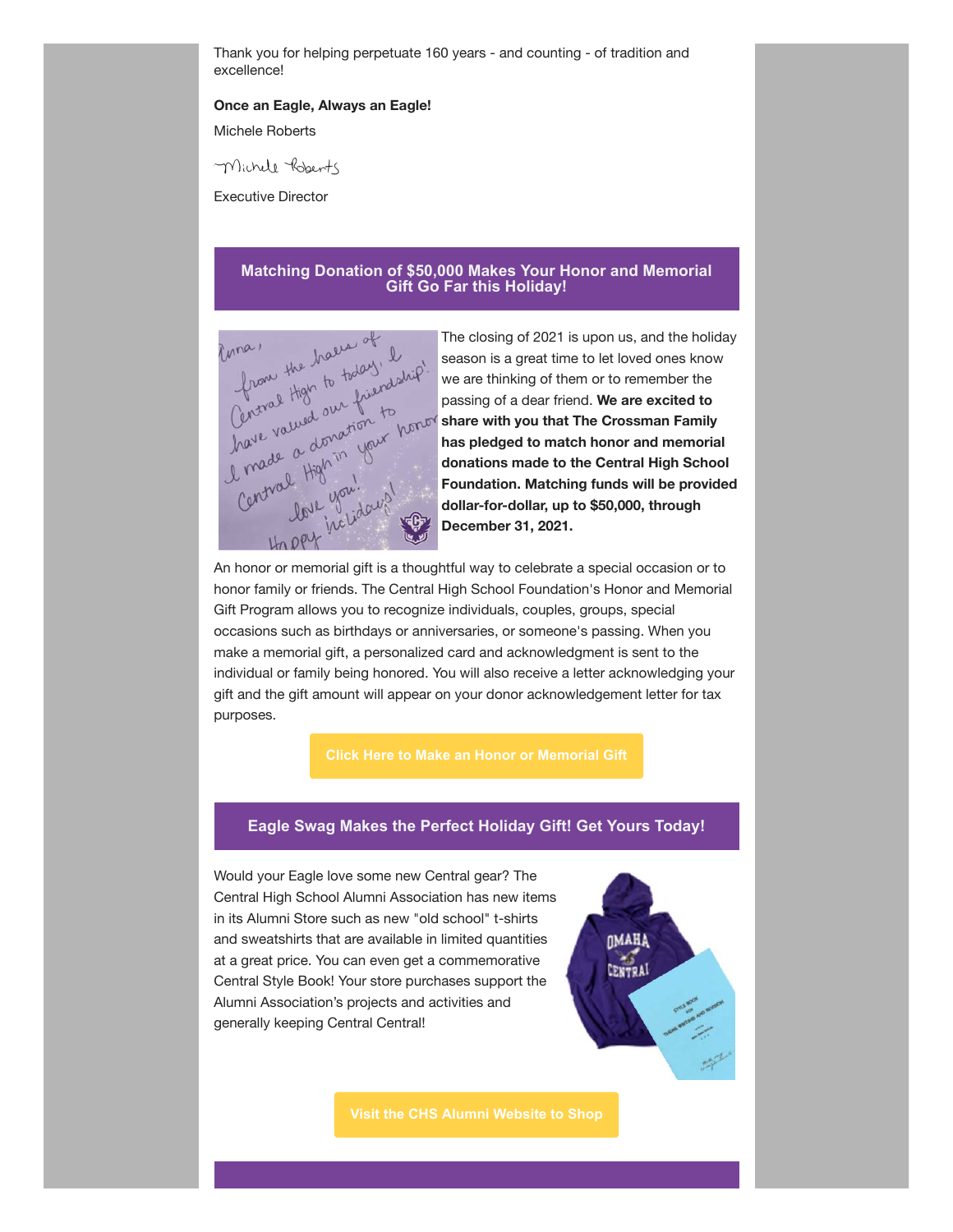### **Mark Your Calendars and Register Today for Zero Hour: MasterClass with Scott Wilson!**



Do you remember trying to squeeze an extra class into your schedule when you were a student at Central? And the only hour you had available was Zero Hour? Well, even after graduation, Zero Hour is still available for you to fill with fun, unique "extra-curricular" learning! Join us for our Zero Hour MasterClass Series!

Our next ZeroHour Class is titled "The History of Central High School" and will be taught by Central History Teacher, Scott Wilson.

#### **Saturday, January 22, 2022**

10:00 A.M. – 11:00 A.M. CST Ticket: \$5.00 Location: Online (Zoom)

**CHS Singers Get the Community Into the Holiday Spirit!**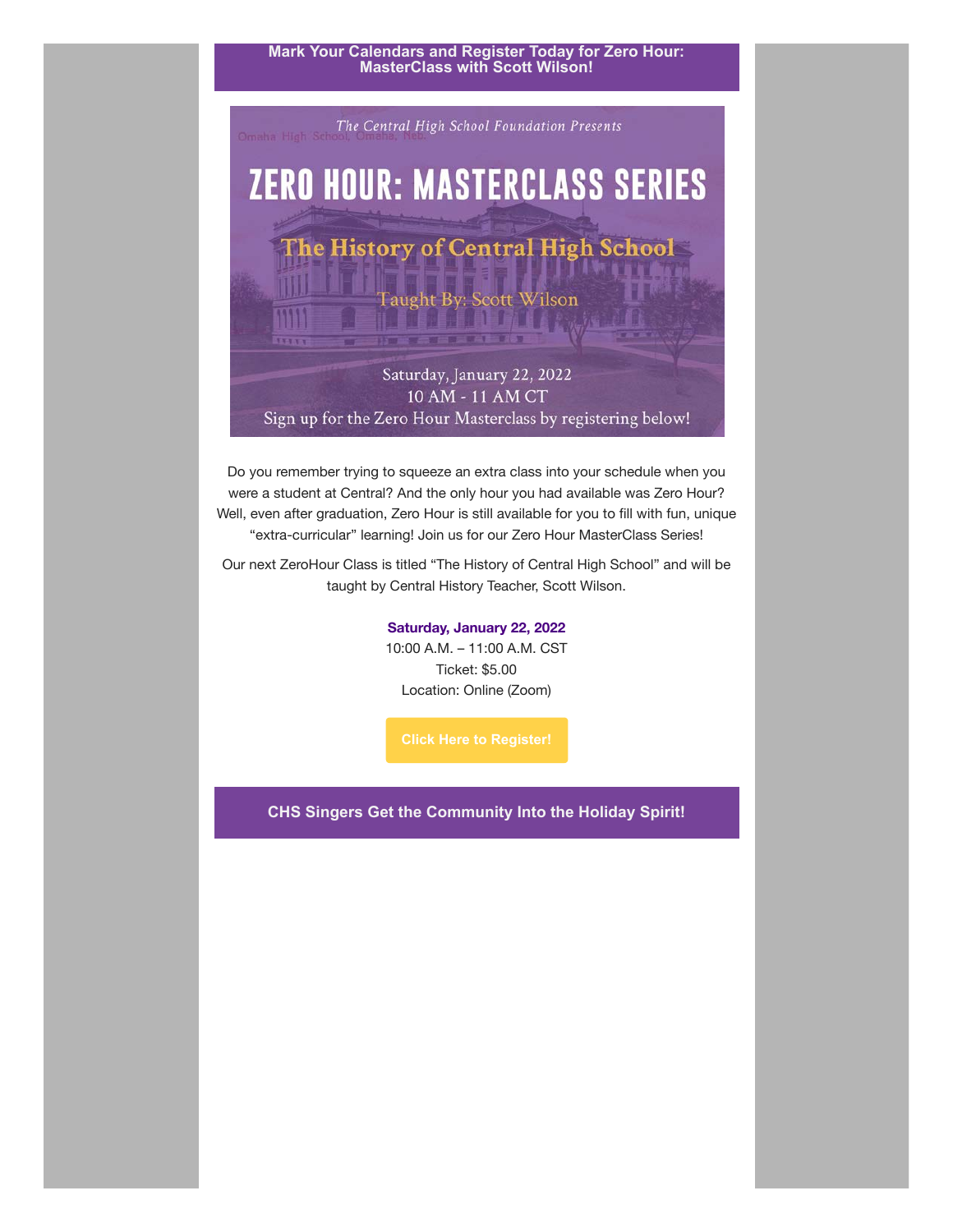

The CHS Singers welcomed the holiday spirit by singing carols for Lights On Dundee this month! They also performed at the Cottonwood Hotel on December 4th and 17th, at Leavenworth Tower on December 6th, and at their winter concert and Madrigal Dinner. The CHS Singers' activities are supported by the Central High School Foundation. Your holiday donation this year will help to support important extracurricular arts activities like this. Donate today by pressing the button below!

## **CHSF Now Accepting Silent Auction Donations**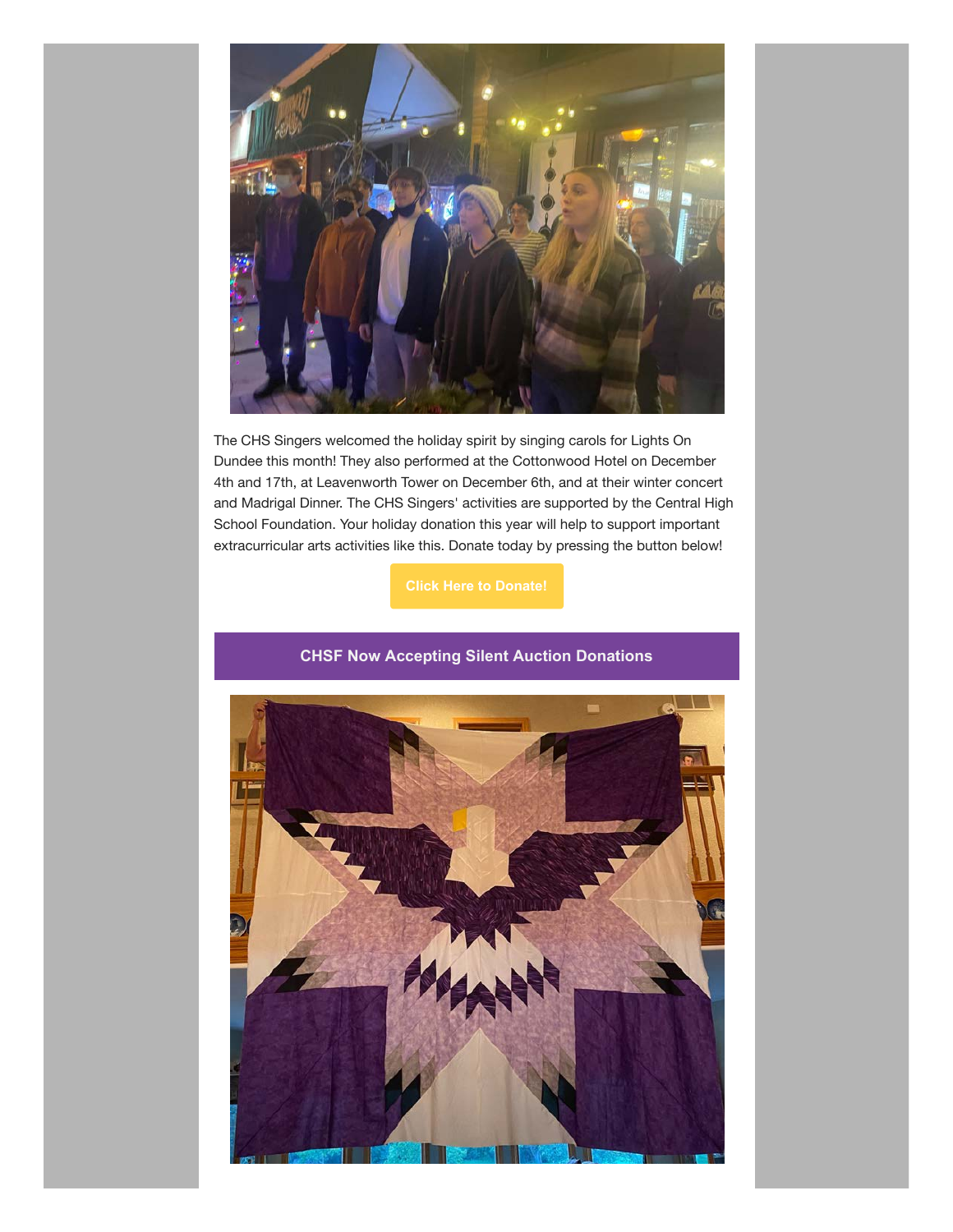

We are excited to share with you a recently donated item to this year's Rock the Nest silent auction! This gorgeous, personally designed and handcrafted 10' x 10' Central quilt was donated by quilter Joannie Wilson, and it will be auctioned off at this year's virtual silent auction on Sunday,

April 10, 2022.

If you have an item, service or gift card that you would like to donate to the Central High School Virtual Rock the Nest Silent Auction, we would love to hear from you! As always, proceeds from this event will support the needs of Central's students and staff through scholarships, classroom grants, capital projects, and much more. Through your support, the Central High School Foundation can continue to honor the past, live successfully in the present, and plan for the future.

After you donate, you will receive a gift-in-kind letter for tax deduction based on the retail value of your item or service. Furthermore, you will get recognition on the [Silent Auction publicity materials. For your convenience, click here for our Gift](http://www.chsfomaha.org/silent-auction-form) Information Form to submit with your donation.

Please contact Erika Buffington at [events@chsfomaha.org](mailto:events@chsfomaha.org) or (402) 556-1996 if you are interested in donating an item or have any questions! Your generosity is appreciated by the entire Central High School community!



## **CHS IB Students Visit Film Streams**

With support from a grant from the Central High School Foundation, IB students ventured out into their community to expand their learning! IB students went to Film Streams to go see "Belfast," a coming-of-age set amidst the tumult of Belfast, Northern Ireland, in the 1960s. Shout out to our scholars for deepening their understanding of history through different mediums!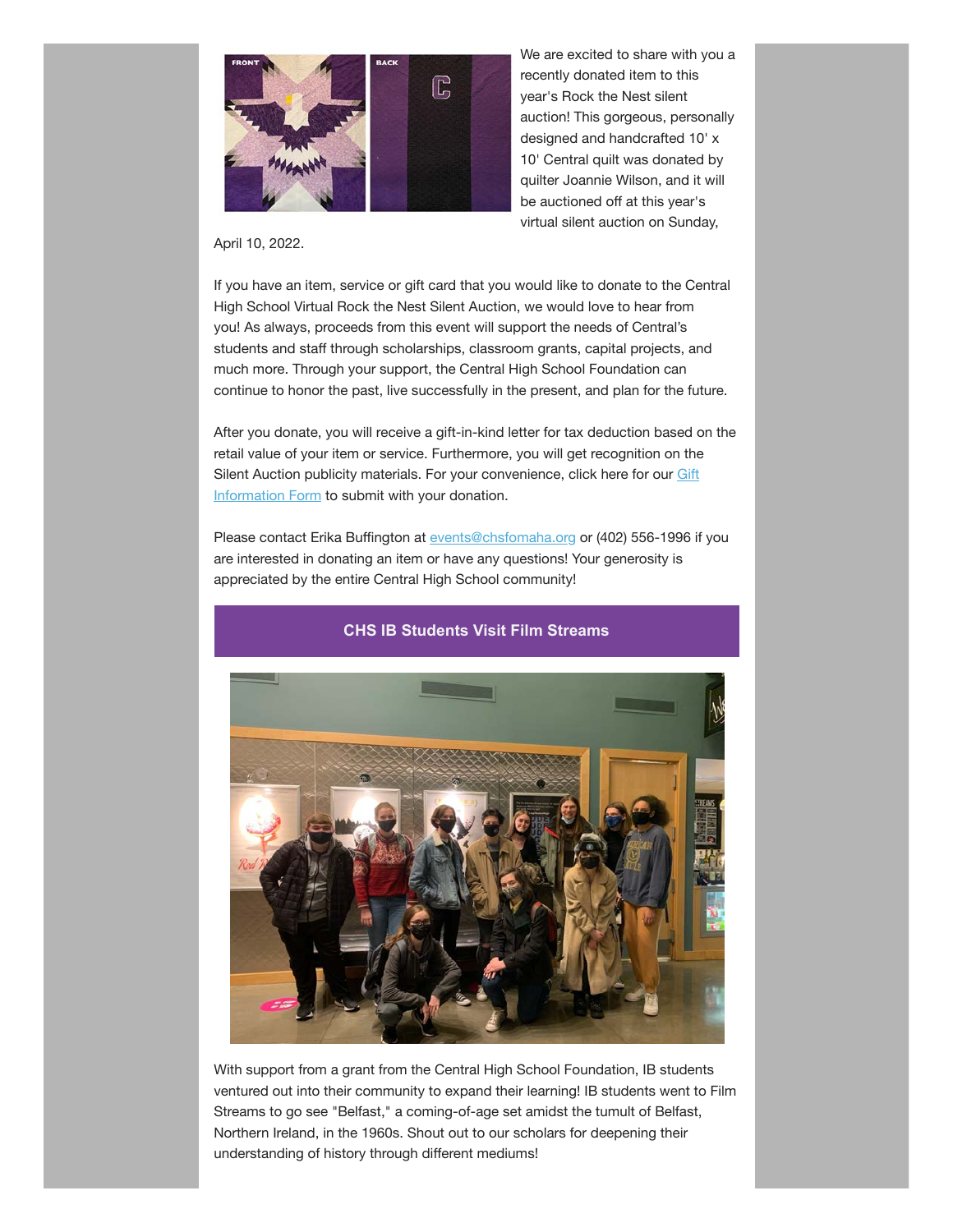Your donation to the Central High School Foundation this holiday season helps us support our Eagles to soar! Donate today by clicking the button below!

**[Click Here to Donate!](https://chsfomaha.org/support/generation-c/)**

## **Reunion Recap: Class of 2011 Fly Back to the Nest!**



Talk about a fun group!  $\mathbf{X}$  The Class of 2011 celebrated their 10-year reunion this past October! On Friday night they kicked things off at a home football game. Although they haven't been away from the Nest long, they said it was awesome to be back with their family and friends! Saturday morning they toured the school. Reunion organizers said, "our classmates really enjoyed seeing the new Arts and Library addition!" That night the Class of 2011 danced the night away at a welcome back dinner. They said, "It was a complete blast. We danced to songs from back when we were in high school and it felt so good!"

Is your high school reunion coming up? Click the button below for the most up-todate information or check out the information at the end of this newsletter.

**Join Generation "C" Today!**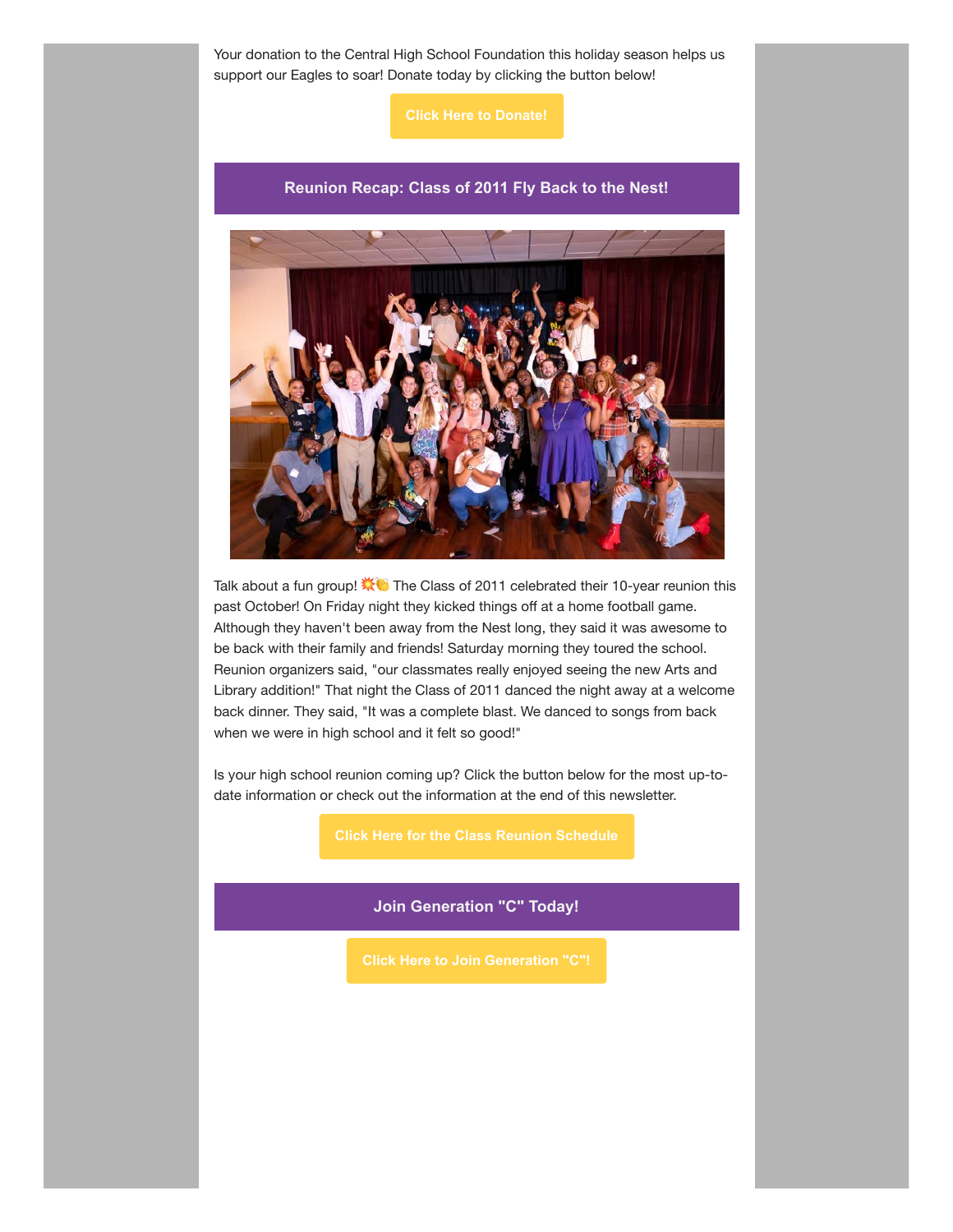

The DiGiacomo family is honored to be this year's Central High School Foundation Generation "C" Chairs. As the 2021-2022 school year begins and our Eagles get ready to go back to the nest in person, we hope you and your family are looking forward to spending more time with friends, family, and colleagues face-to-face. As media professionals, small business owners, and healthcare professionals, we too are excited to interact more with our communities in person and reinvigorate our local economies. Like the wider community around us, our Eagles are also transitioning back to in-person activities, and we need your help to make this transition a success!

We, as Generation "C" members, recognize the importance of the exceptional education and life-defining experiences we received during our time at Central. After a year of online and hybrid learning, we know that our Eagles are also eager to return to the classroom full time. **Therefore, we are asking you to help us provide them with the same life-defining educational activities, club experiences, and athletic opportunities that were afforded to us during our years at Central High School.** Your Central High School Foundation Generation "C" membership is a simple and easy way for you to give back to the next generation of Eagles.

#### **Michael DiGiacomo, CHS 1991**



A 1991 graduate of Central, Mike studied broadcasting at the University of Nebraska-Lincoln and was a member of Lambda Chi Alpha. Mike has spent his career working in television, starting at KOLN/KGIN in Lincoln before becoming the Capital Bureau reporter for KETV in 2001. In 2010, Mike moved to KMTV Omaha where he co-hosted "The Morning Blend" talk show for 8 years. Mike currently does freelance

work for KMTV and hosts a local cooking show on KPAO in Omaha. A thirdgeneration trumpet player and former member of the Cornhusker Marching Band, Mike is active in his 90's-2000's alternative horn band, GroovePuppet. In addition to his freelance work, Mike is busy with the two-family businesses: Social Holdings LLC and Best Card Payments. Mike is married to his wife Erin. They have three children and two dogs, Miley and Emmy Lou.

#### **Dominic DiGiacomo, CHS 1995**



Dominic is a 1995 graduate of Central. He also holds a bachelor's degree in International Business from the University of Nebraska-Lincoln. Dominic is a managing partner for Best Card Payments, a credit card processing company serving small businesses and medical clinics across the United States. Dominic is also a co-founder of Social Holdings LLC with Mike and Jaclyn. Engaged with the

Omaha community, Dominic serves as a member of the Santa Lucia Festival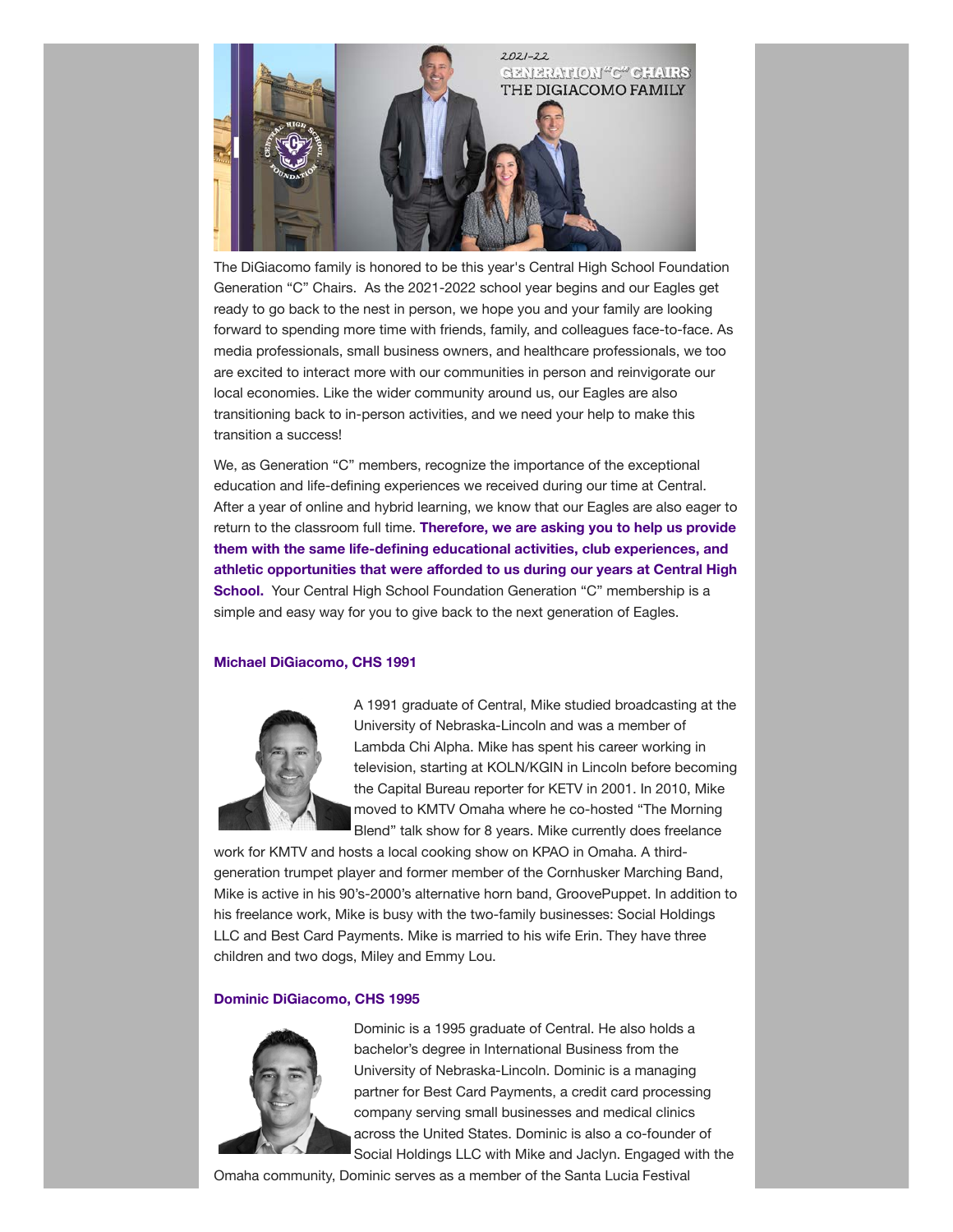Committee and also enjoys helping fundraise for Children's Hospital & Medical Center and CRCC, both Omaha based organizations that specialize in kids with medical and special needs. Dominic is married to his wife Megan and has three wonderful daughters.

#### **Jaclyn DiGiacomo Oltmans, CHS 1998**



Jaclyn graduated from Central in 1998 and from the University of Nebraska-Lincoln in 2002 with a bachelor's degree in Exercise Science. Jaclyn studied Physical Therapy at Creighton University and graduated in 2005. After graduation, she moved to Chicago and especially enjoyed Lake Michigan and the Chicago Cubs. Now back in Omaha, Jaclyn has spent the last 11 years working for Accelerated

Care Plus, specializing in long-term care with an emphasis in Dementia. She is also the co-founder of the family business, Social Holdings LLC. Jaclyn and her husband Chris spend their free time traveling, playing pickle ball, and playing and golf. But their favorite pastime is watching the activities of their three daughters: Olivia, Arianna, and Lola.



**Gale Sayers Statue to Be Erected in 2022!**

The unveiling of the planned bronze statue of [Gale Sayers](https://chsfomaha.org/halloffame/gale-sayers/) outside Seeman Stadium at Central High School has been delayed to Fall 2022 because of supply chain delays of raw materials as a result of COVID-19.

However, we still need your help to make this memorial statue a reality! Make a memorial donation in Gale's name to assist in the erection of this monument. Thanks to three generous alumni, and the Class of 1961, your contribution will be matched dollar-for-dollar up to \$85,000! Make a memorial donation by **clicking** here. When you make a memorial gift, a personalized card and acknowledgment is sent to his family. You will also receive a letter acknowledging your gift and the gift amount will appear on your donor acknowledgement for your records. All donations will be recognized in the CHSF annual report.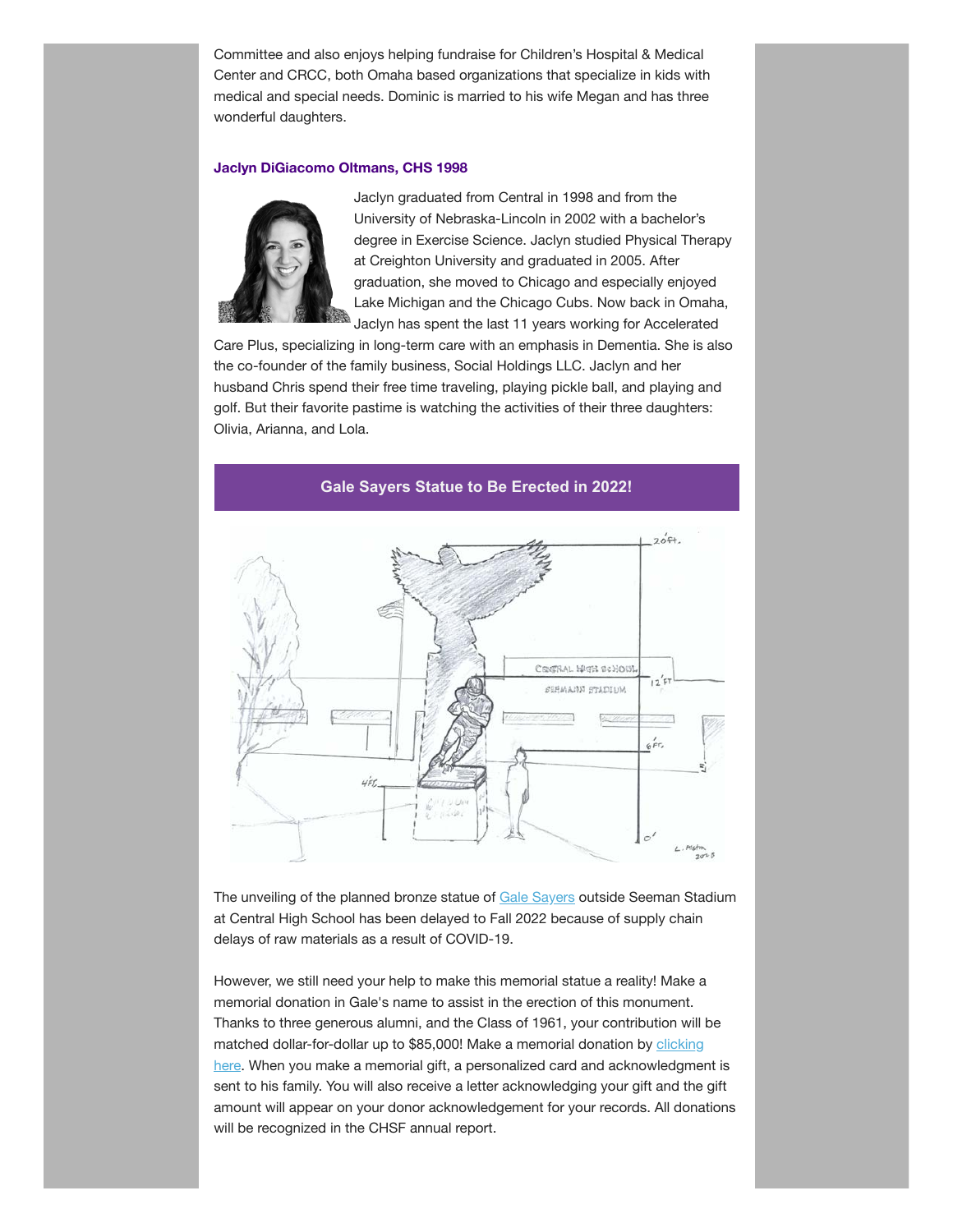Gale Sayers (Class of 1961), a great Eagle athlete, friend of the Central High School Foundation, and former Chicago Bears star passed away September 22, 2020. Gale is considered one of the greatest running backs in the history of the National Football League. He is the youngest person to ever be inducted into the Pro Football Hall of Fame at age 34. "I Am Third," his autobiography which inspired the film "Brian's Song," was critically acclaimed. It told the story of his family, of the crippling knee injury that almost destroyed his career, and, most of all, it recalled the story of Gale's short but unforgettable friendship with Brian Piccolo. He was a member of the Central High School Hall of Fame, and was a proud supporter of Central High School and the Central High School Foundation until the end of his life.

Littleton Alston, Eagle parent and owner of Alston Art Studio, has been selected as the sculptor to design and construct this bronze statue. The Victory Eagle will be forever soaring over one of Central's greatest athletes!

**[Click Here to Support Sayers Memorial!](https://chsfomaha.org/support/memorial-giving/)**



Named for the year of Central's founding, the 1859 Society honors donors who have included The Central High School Foundation in their estate plans. By arranging for such deferred gifts, alumni, parents and friends of CHS play a vital role in securing the future of Omaha's oldest educational institution. Combining financial planning, estate planning, and tax planning techniques, planned giving enables donors to make gifts of significance often with tax and financial rewards. If you're interested in joining the 1859 Society and making a planned gift, contact Michele Roberts at the CHSF Office at 402-556-1996 or [michele@chsfomaha.org.](mailto:michele@chsfomaha.org)

**Share Your Memories From Your Time at Central!**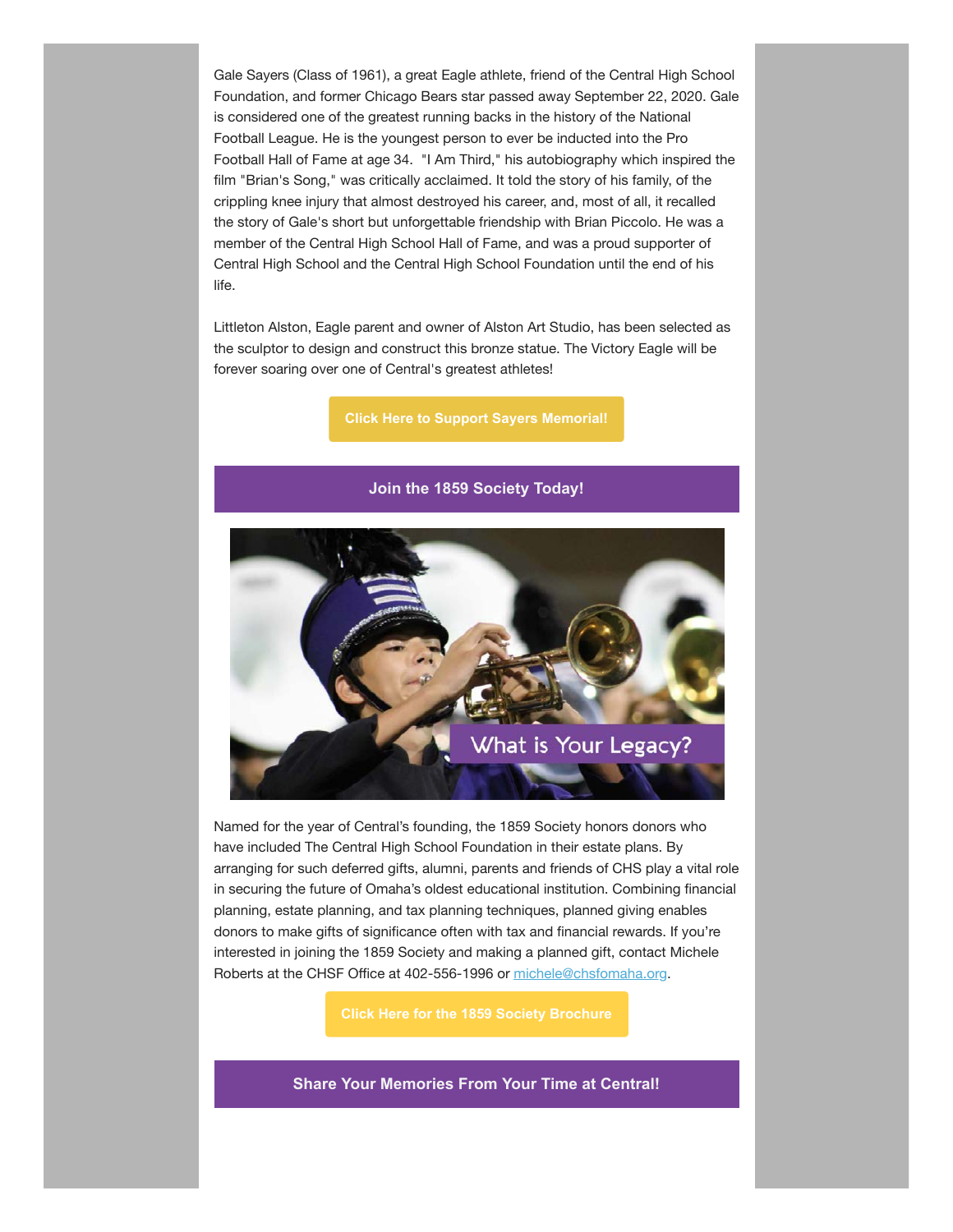

Did you know that the Central High School Foundation collects the memories of our alumni to paint a full, bright picture of life at Central for future generations? In fact, you can read all of the memories others have submitted on our [website](https://chsfomaha.org/alumni/chs-memories/)!

## **We would love to hear from you!**

Submit your memory to the Central High School Foundation! You can also share photos of your time at Central, which will be entered into our archives!

**[Click Here to Submit Your Memory](https://chsfomaha.org/alumni/memories-of-central/)**

## **2021 Class Reunion Schedule**



**The CHS Classes of 1985 and 1986 celebrated their 35th and 36th reunion on the weekend of September 16th!**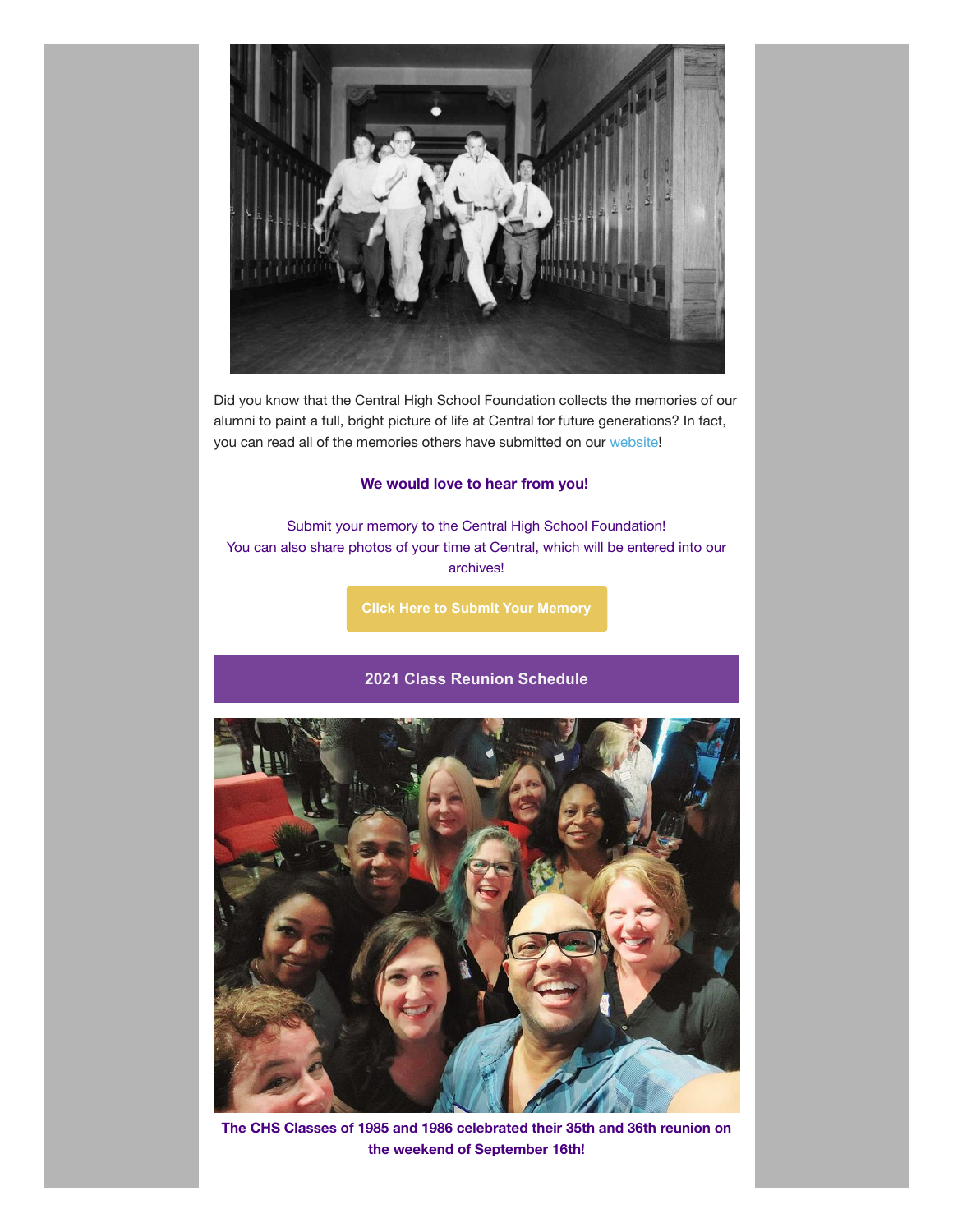The 2022 Reunion Season is upon us! Please look below for an update and a person of contact for your reunion. If you have any questions, please reach out to the Central High School Foundation.

## **Class of 1962**

October 14–15, 2022 Beth Sargent, Susan Lucas, Patti Trotter

#### **Class of 1966**

POSTPONED UNTIL 2022 Cindy Hadsell 402-312-4929

## **Class of 1970**

POSTPONED July 25-26, 2025

#### **[Class](https://chsfomaha.org/events/class-of-1971-reunion/) of 1971**

RESCHEDULED – October 7-8, 2022 Linda Niebauer, Danny Slosburg, Denny Brown 303-909-8227 (Linda) [linda.niebauer@cuanschutz.edu](mailto:linda.niebauer@cuanschutz.edu) [Join the 1971 Facebook Group](https://www.facebook.com/groups/112224362181582)

Check out Omaha Central Class of '71 [website](https://omahacentral71.classquest.com/)

**Class of 1972** October 7– 8, 2022 Nancy Johnson, Val (Acuff) Johnson, David Kutler, Michael Muskin [omahachs1972@gmail.com](mailto:omahachs1972@gmail.com) [Join the 1972 Facebook Group](https://www.facebook.com/OmahaCHS1972)

> **Class of 1990** POSTPONED – Fall 2022 [Ben Rouch](mailto:benjamin.rouch@me.com) 402-598-2669 [Join the 1990 Facebook Group](https://www.facebook.com/omahacentralhighclassof1990/)

## **Support CHSF While You Shop!**

## **Support Central High School** Foundation.

When you shop at smile.amazon.com, Amazon donates.

Go to smile.amazon.com

## amazonsmile

If you're buying Back to School supplies or books on Amazon, make sure you click on the link below first! We have partnered with AmazonSmile so that you can support the Central High School Foundation while you shop.



The Central High School Foundation has partnered with TAGG (Together A Greater Good) to provide an easy and free way to support the Foundation. The app, available on [iPhone](https://itunes.apple.com/us/app/together-a-greater-good/id900641585?ls=1&mt=8) and [Android](https://play.google.com/store/apps/details?id=com.agilxtagg.android) devices, is free to download and easy to set up.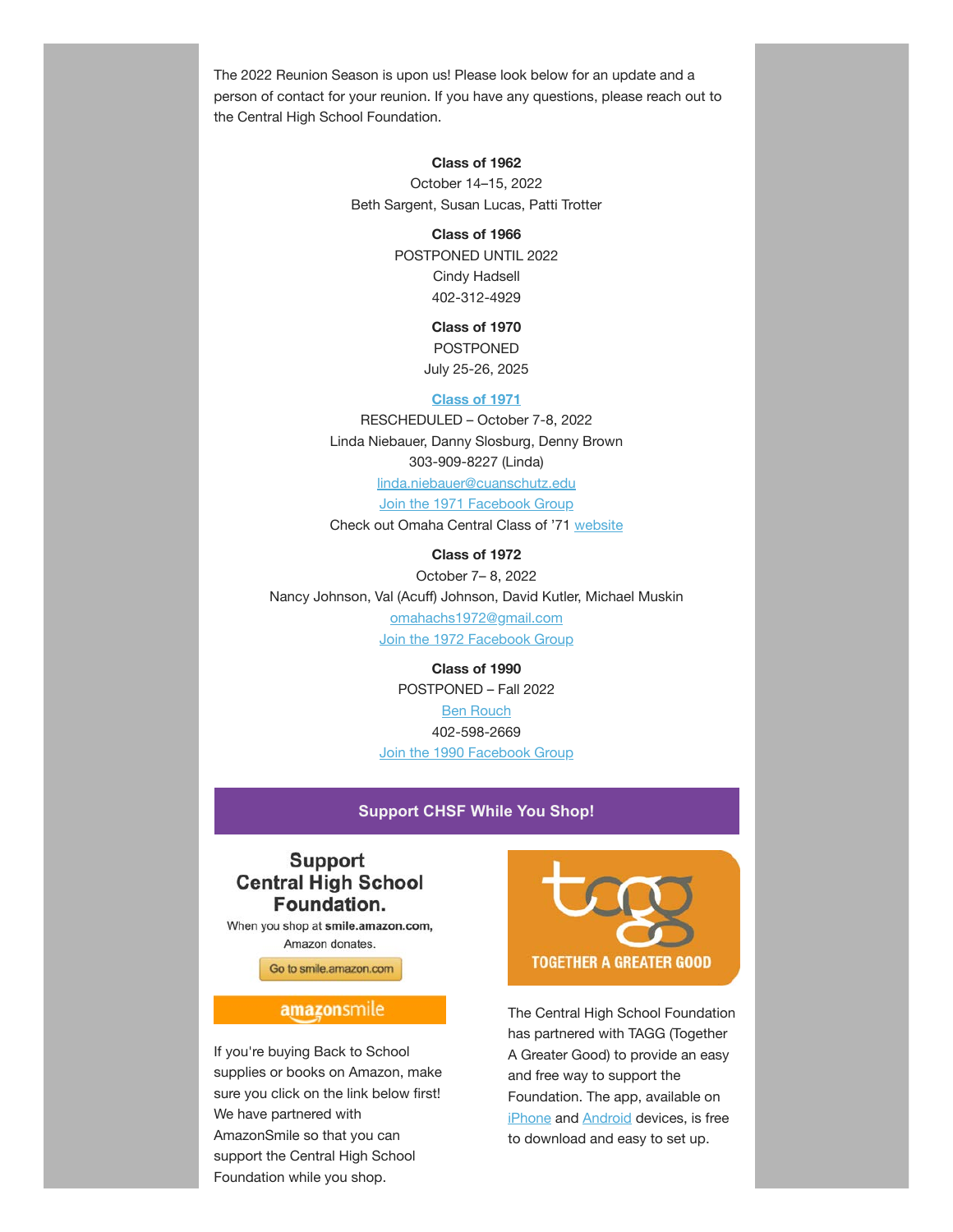AmazonSmile is a website operated by Amazon with the same products, prices, and shopping features as [Amazon.com.](http://amazon.com/?fbclid=IwAR1ko2vxLWKZsBVyFJaHybT_0nwcY1JSDpj6_0klZWqI7D5c8u5ErkuaEj0) The difference is that when you shop on AmazonSmile, the AmazonSmile Foundation will donate 0.5% of the purchase price of eligible products to the Central High School Foundation! Click below to get started shopping.

Using the app, you can snap a photo of your receipts from [participating businesses](https://togetheragreatergood.com/participating-businesses/), and a percentage of your total will be donated to the Central High School Foundation. Visit their [website](https://togetheragreatergood.com/) to learn more!



Are you on **[Facebook?](http://www.facebook.com/chsfomaha)** How about **Instagram** and **Twitter?** Follow and Like us across the social media platforms to stay connected to other Central alumni, staff, parents and supporters, all while receiving the latest news. As we hit fan milestones on each platform we will be giving out great prizes! Keep an eye out!

## **Thank You to Our Adopt-A-School Partner**